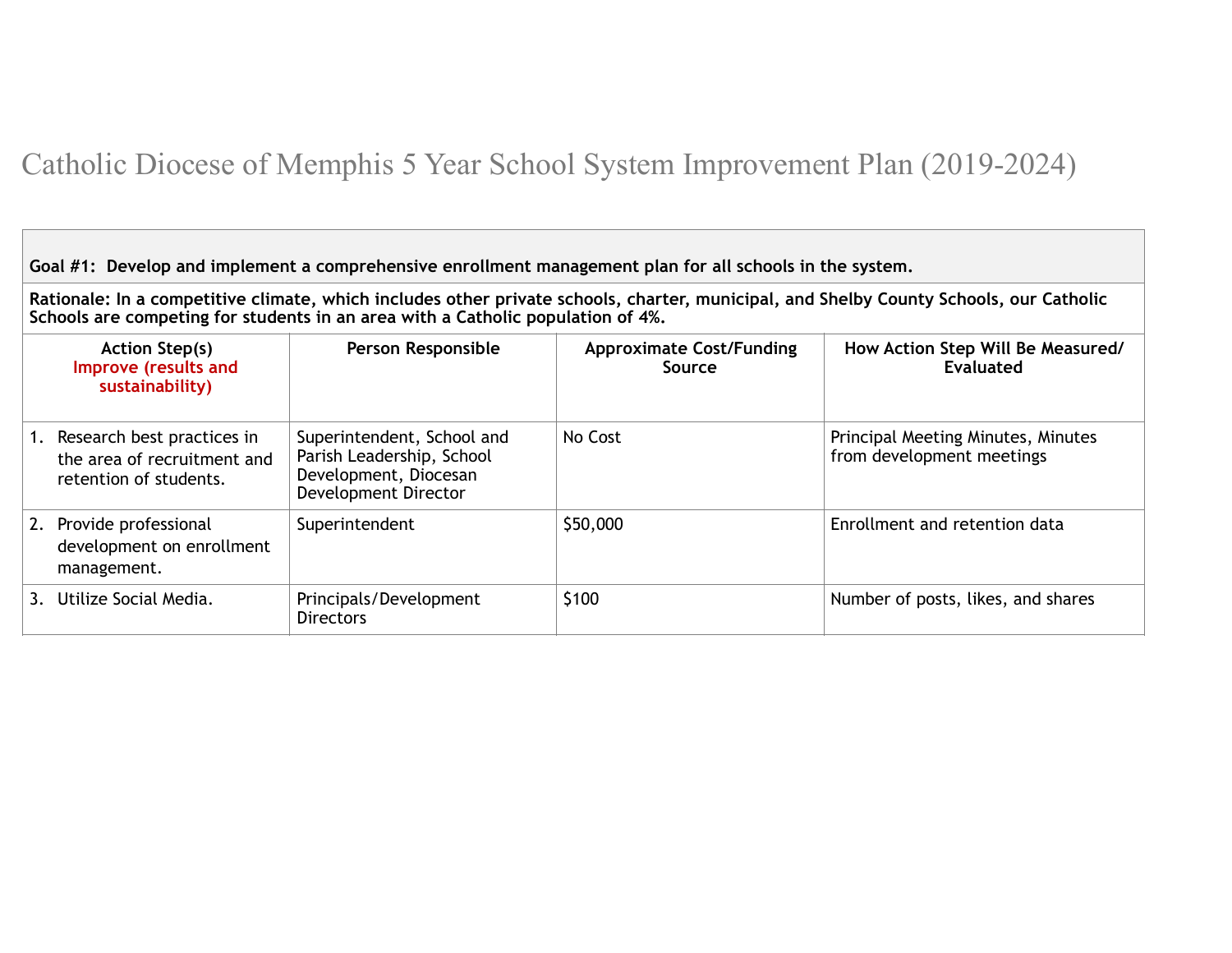**Goal #2: Increase average student growth in language arts and math overall in the system by 1 NCE per year.**

**Rationale: Currently, several schools in the system are experiencing declining growth longitudinally on ITBS average scores in both math and/or language arts as students move from 1st to 8thgrade. Although it is a natural occurrence that growth should reduce in the older grades, our reduction in growth should not be negative.** 

| <b>Action Step(s)</b><br>Improve (results and<br>sustainability)                                                                                                                                                                                                                                                                           | Person Responsible                                                       | <b>Approximate Cost/Funding</b><br>Source | How Action Step Will Be Measured/<br>Evaluated                |
|--------------------------------------------------------------------------------------------------------------------------------------------------------------------------------------------------------------------------------------------------------------------------------------------------------------------------------------------|--------------------------------------------------------------------------|-------------------------------------------|---------------------------------------------------------------|
| 1. A diocesan committee<br>comprised of leadership from<br>each school will outline the<br>curriculum for all diocesan<br>schools, specifically in the<br>areas of language arts and<br>math. This committee will<br>analyze the tools and<br>textbooks that are used at<br>schools producing best<br>results at the elementary<br>levels. | School Principals and Teachers                                           | No Cost                                   | Committee Meeting Minutes submitted<br>to the Superintendent. |
| 2. Professional Development<br>will be provided specifically<br>to address 3rd-8th grade<br>reading and math instruction                                                                                                                                                                                                                   | 3rd through 8th grade reading<br>and math Teachers and<br>Administration | \$20,000                                  | Professional Development Logs, PLC<br>minutes, Lesson Plans   |
| 3. Continue Collaboration with<br>both diocesan and private<br>High School and Elementary<br>School leadership on<br>standardized and benchmark<br>testing over the next five<br>years.                                                                                                                                                    | Superintendent, High School and<br><b>Elementary School Principals</b>   | No cost                                   | Minutes from meetings                                         |